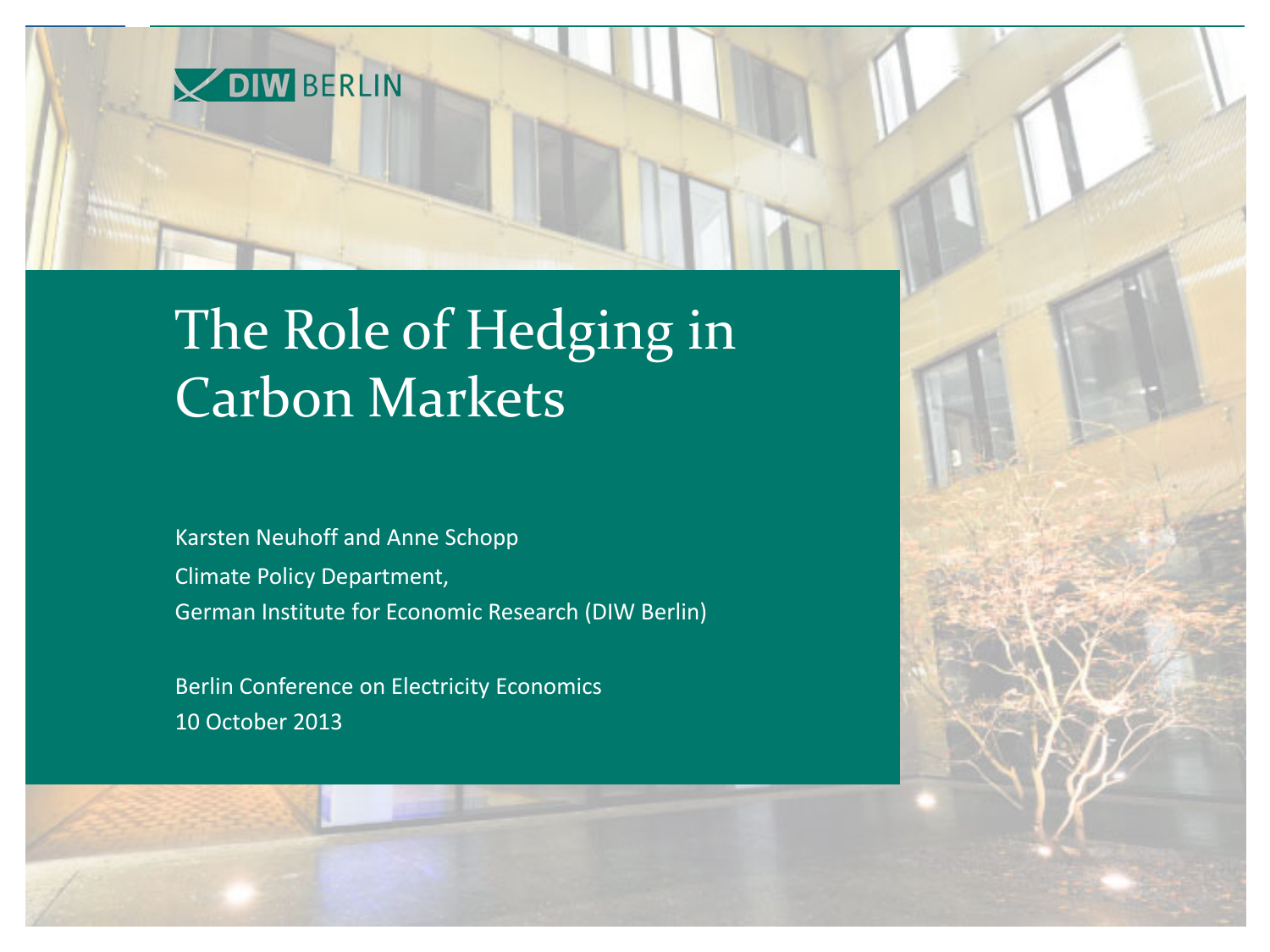## Surplus has accumulated



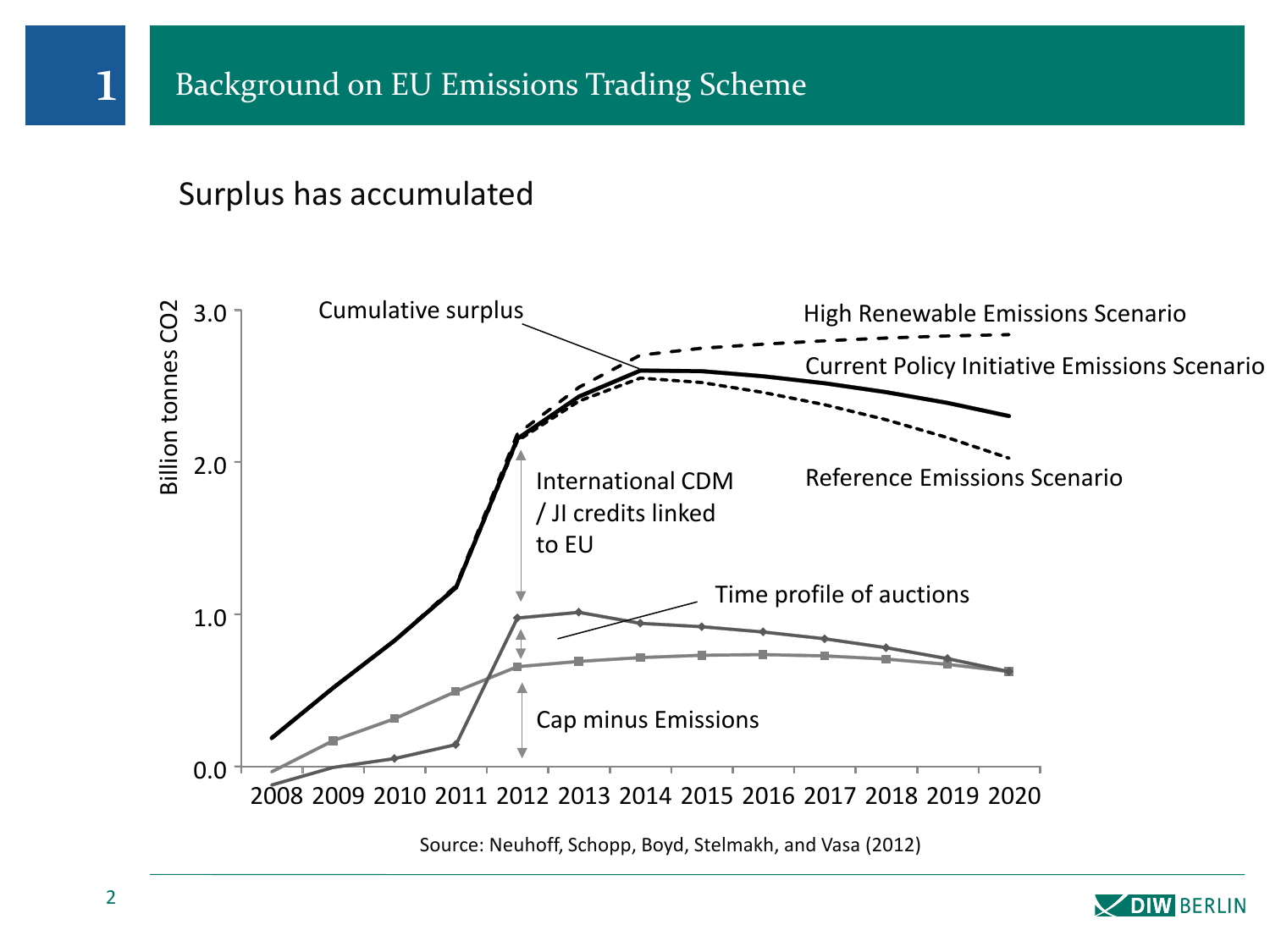Carbon price in Phase II did not drop to 0 because of allowance banking



Source: EEX

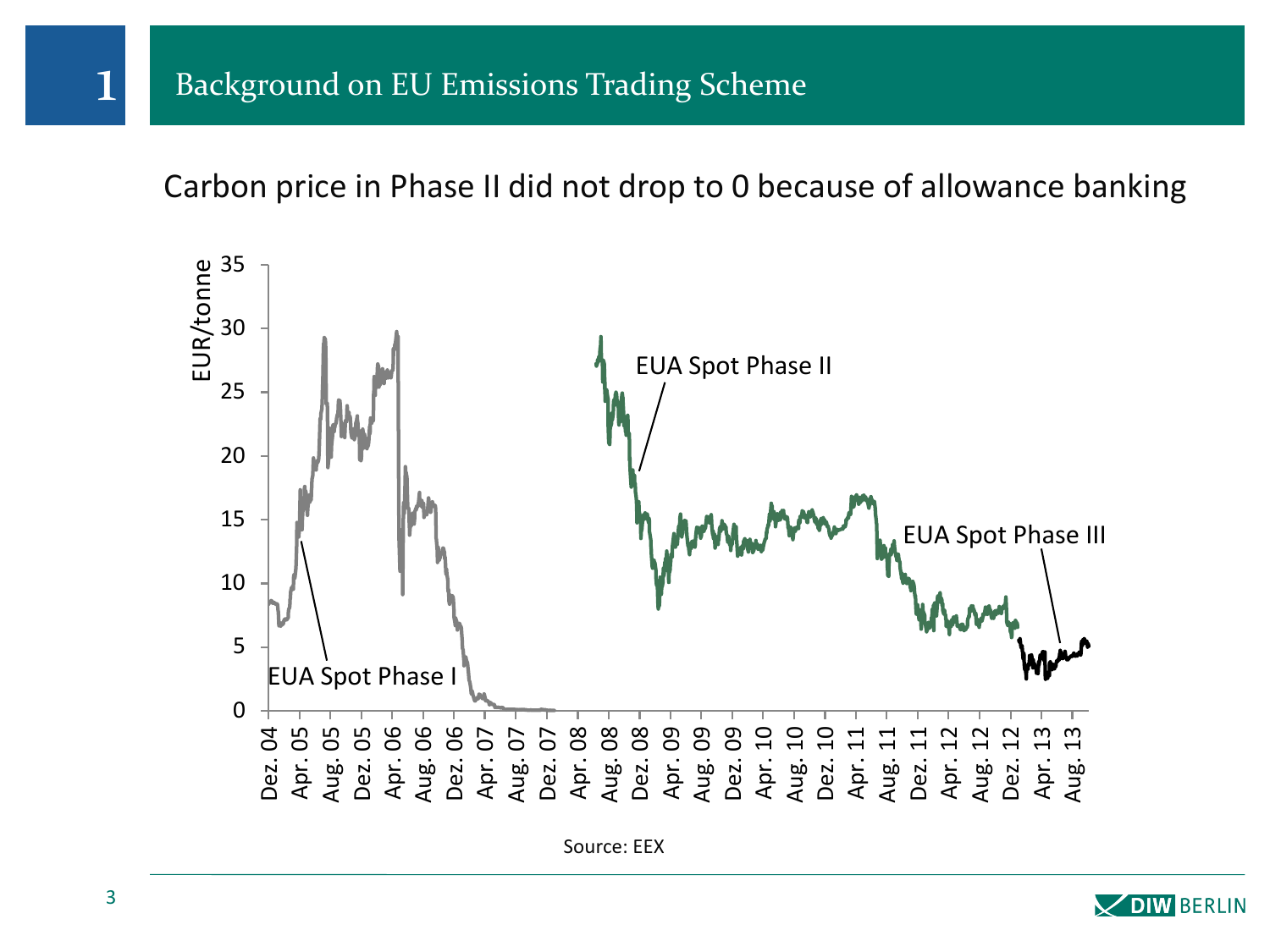Definition of Banking: To hold CO2 allowance from one year to the next instead of using it to cover emissions

Actors that bank CO2 allowances:

- Power sector: sells power on forward contracts up to four years in advance and buy in parallel fuel inputs and CO2 to hedge
- Industry sector: banks free allowances that are not needed to cover annual emissions
- Banks: bank allowances and sell forward contracts at 3-5% to cover cost of capital
- Speculative investors: bank allowances if they can realise their required rate of return 10-15%

Source: Neuhoff, Schopp, Boyd, Stelmakh, and Vasa (2012)

Emitter/ **Hedger** 

Arbitrageur/ Speculator

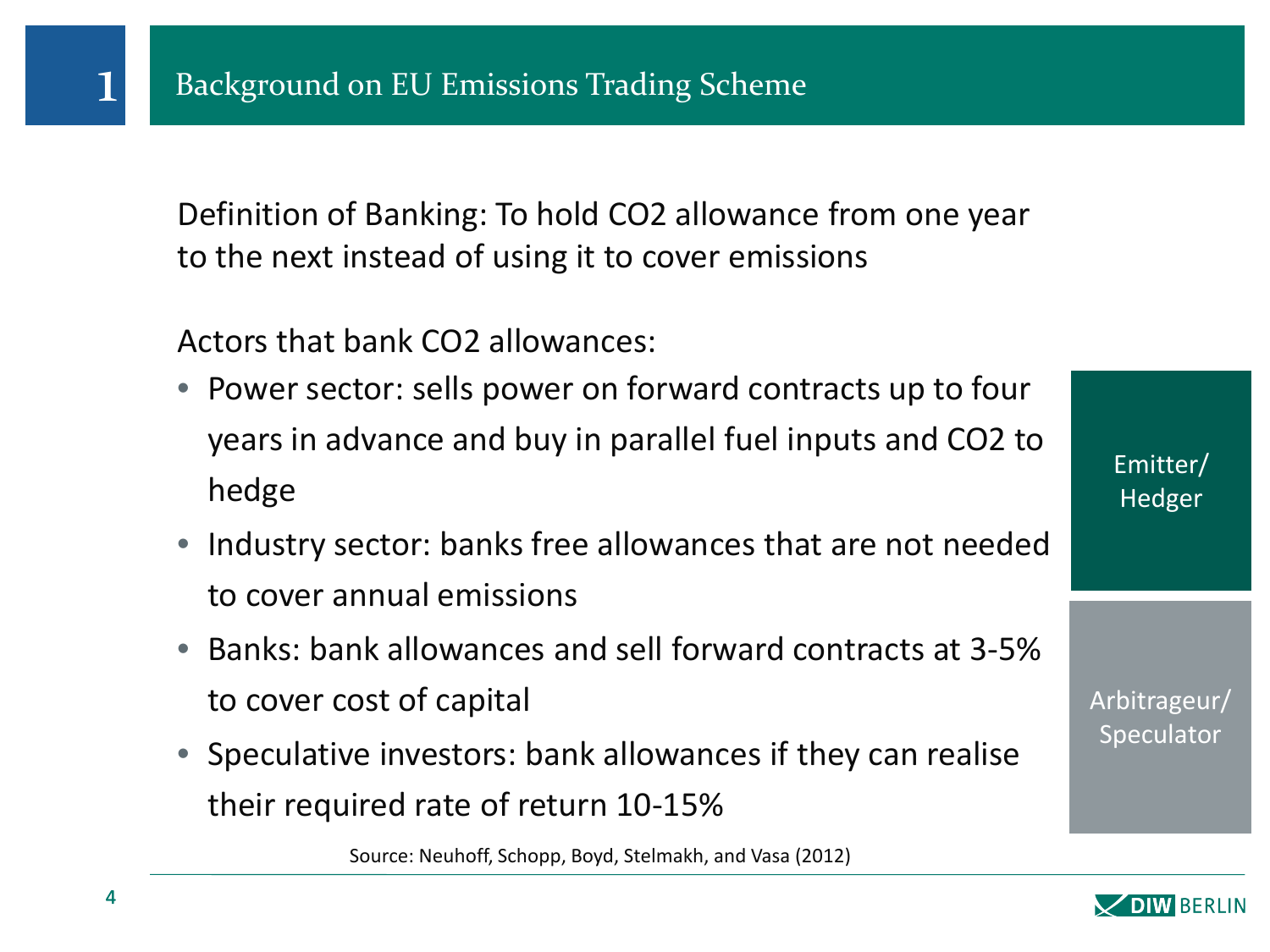

**1. How do EU power generators use their flexibility to adjust CO2 hedging volume?** 

Interviews with 13 power generators on CO2 hedging strategies

Analytic model of flexibility of CO2 hedging volume

**2. How does the behavior of CO2 emitters, hedgers and speculators impact carbon prices?** Model of market equilibrium with CO2 emitters, hedgers and speculators

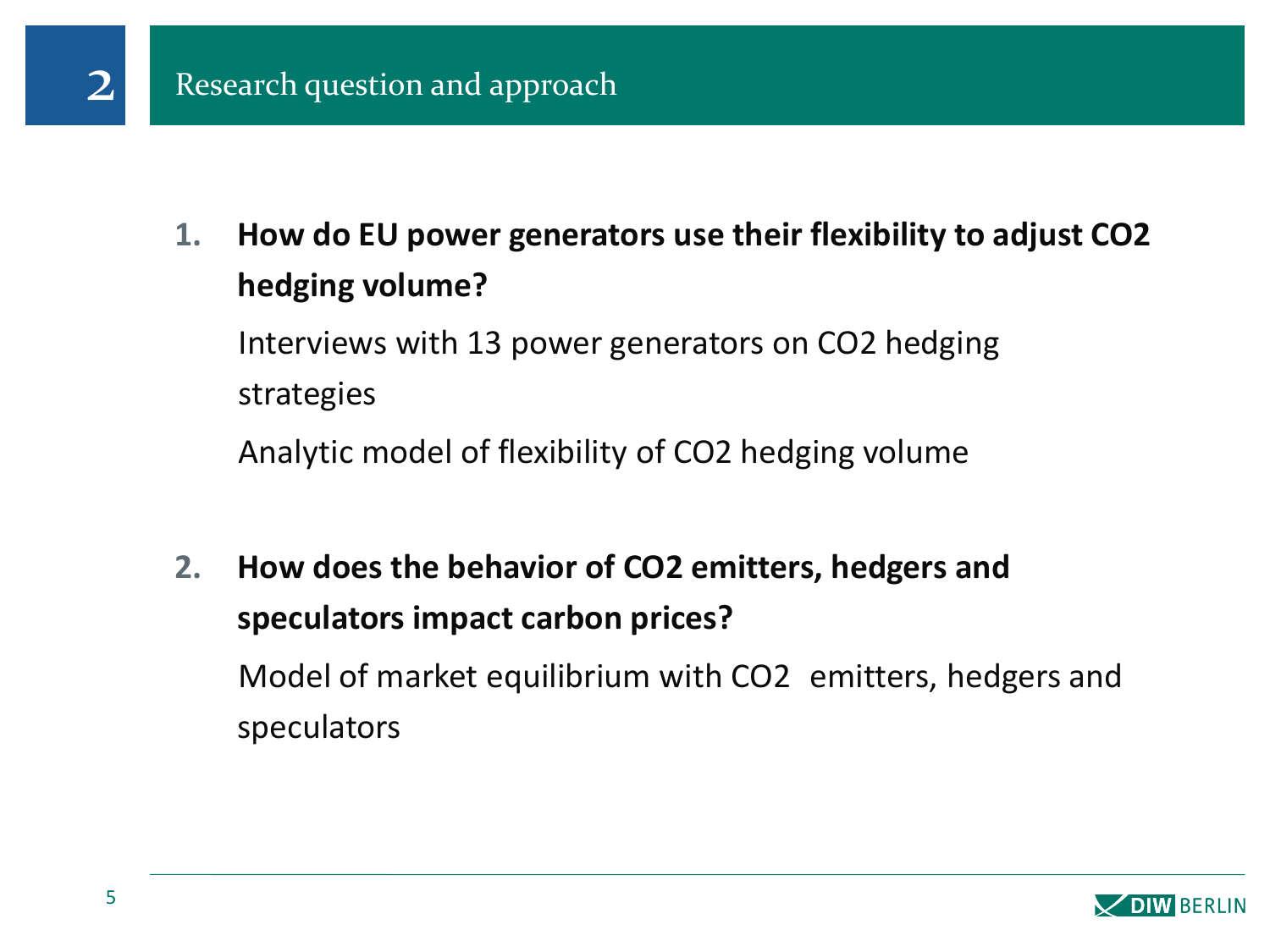

- **Banking:** Theory and empirical evidence show intertemporal efficiency of banking in emissions trading schemes (Rubins 1996, Ellerman and Montero 2007)
- **Optimization of power generation portfolios:** Kleindorder and Li (2011) identify optimal portfolios of physical and financial power generation assets by maximising expected profits minus penalty term for value at risk
- **Models of emissions trading between speculators and emitting firms:** Colla, Germain, and Van Steenberghe (2012) find that speculators tend to stabilise prices by absorbing risk

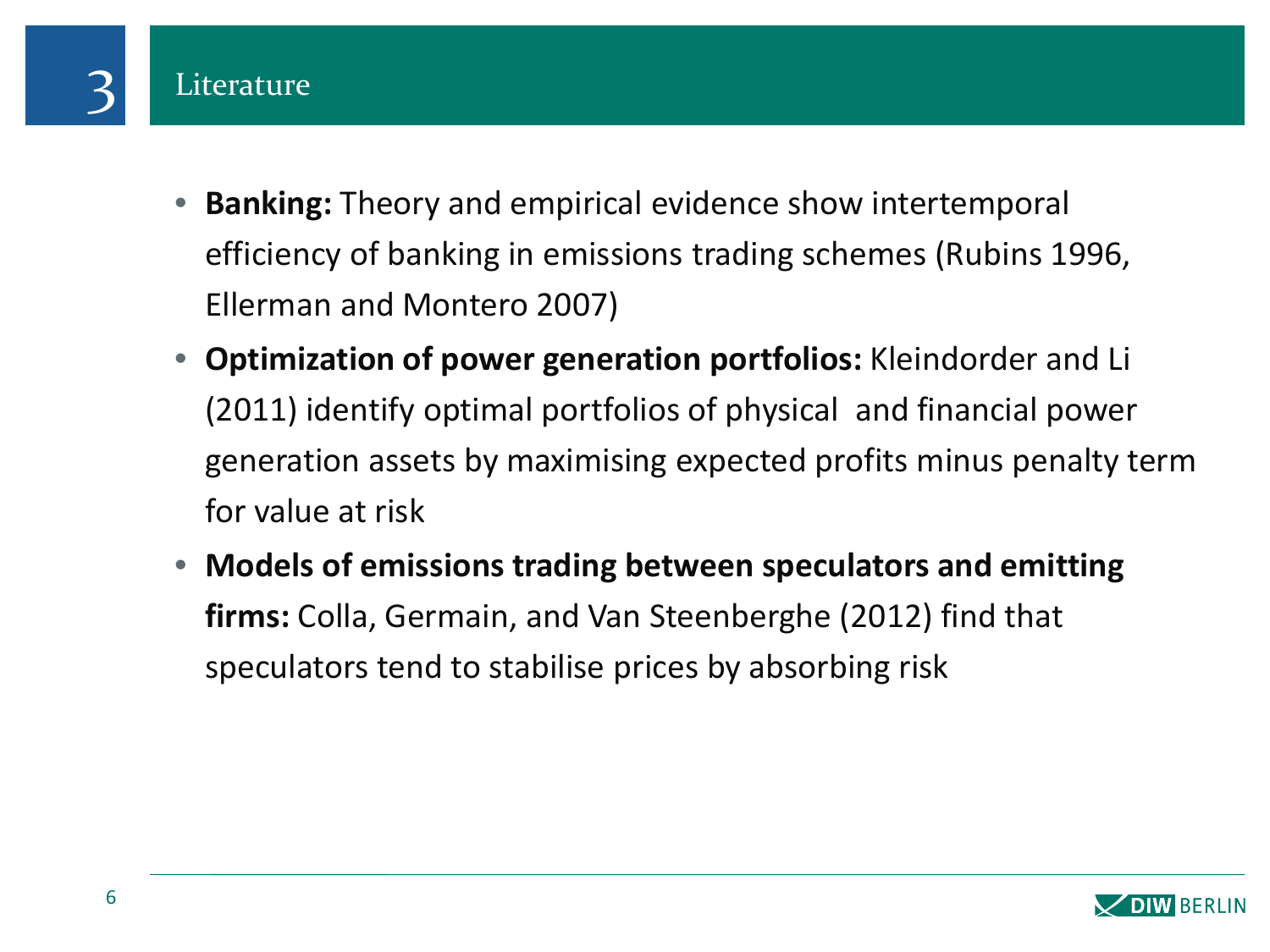

## Aggregate hedging schedule



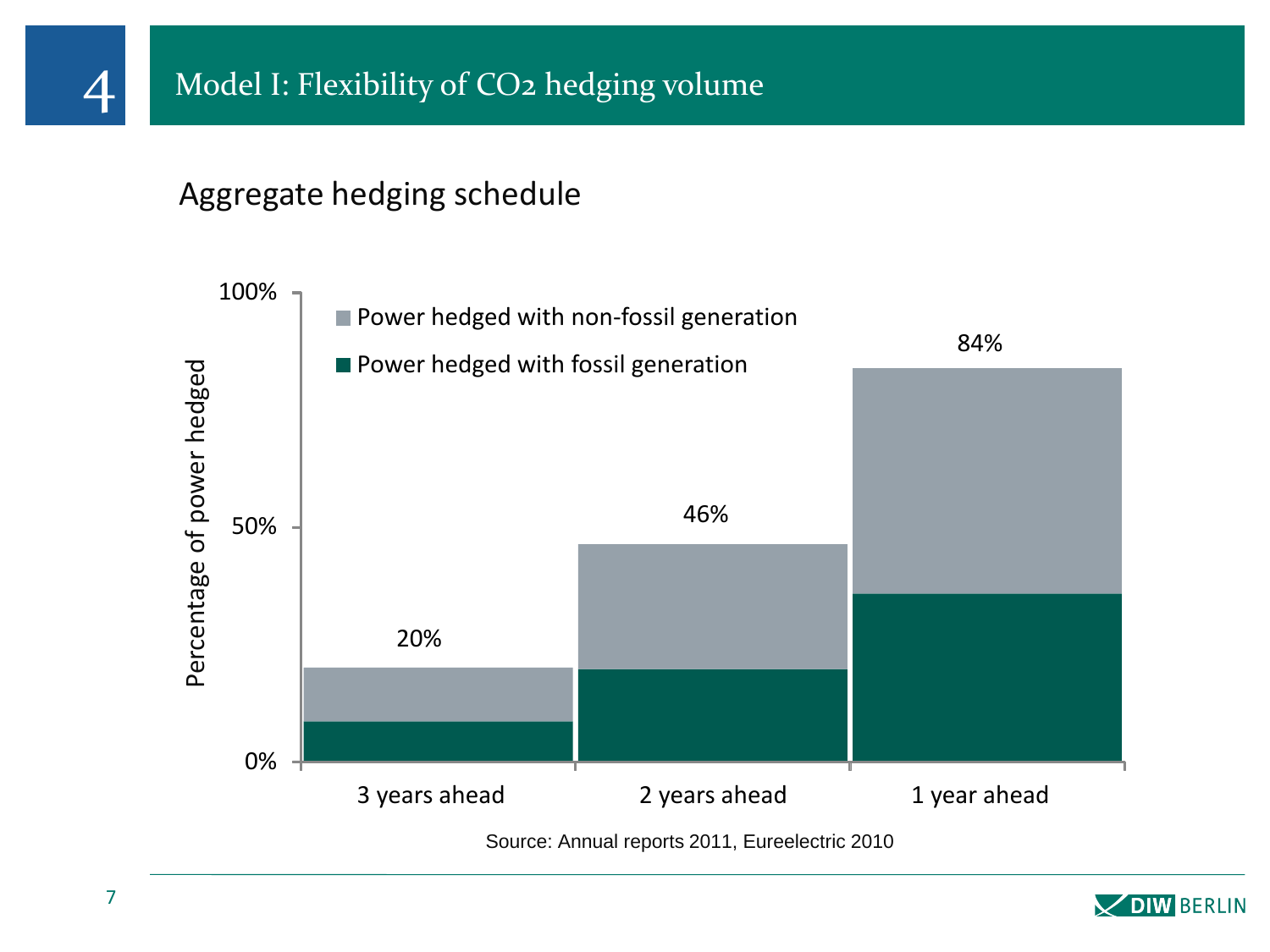Additional surplus allowances need to be banked as speculative investment



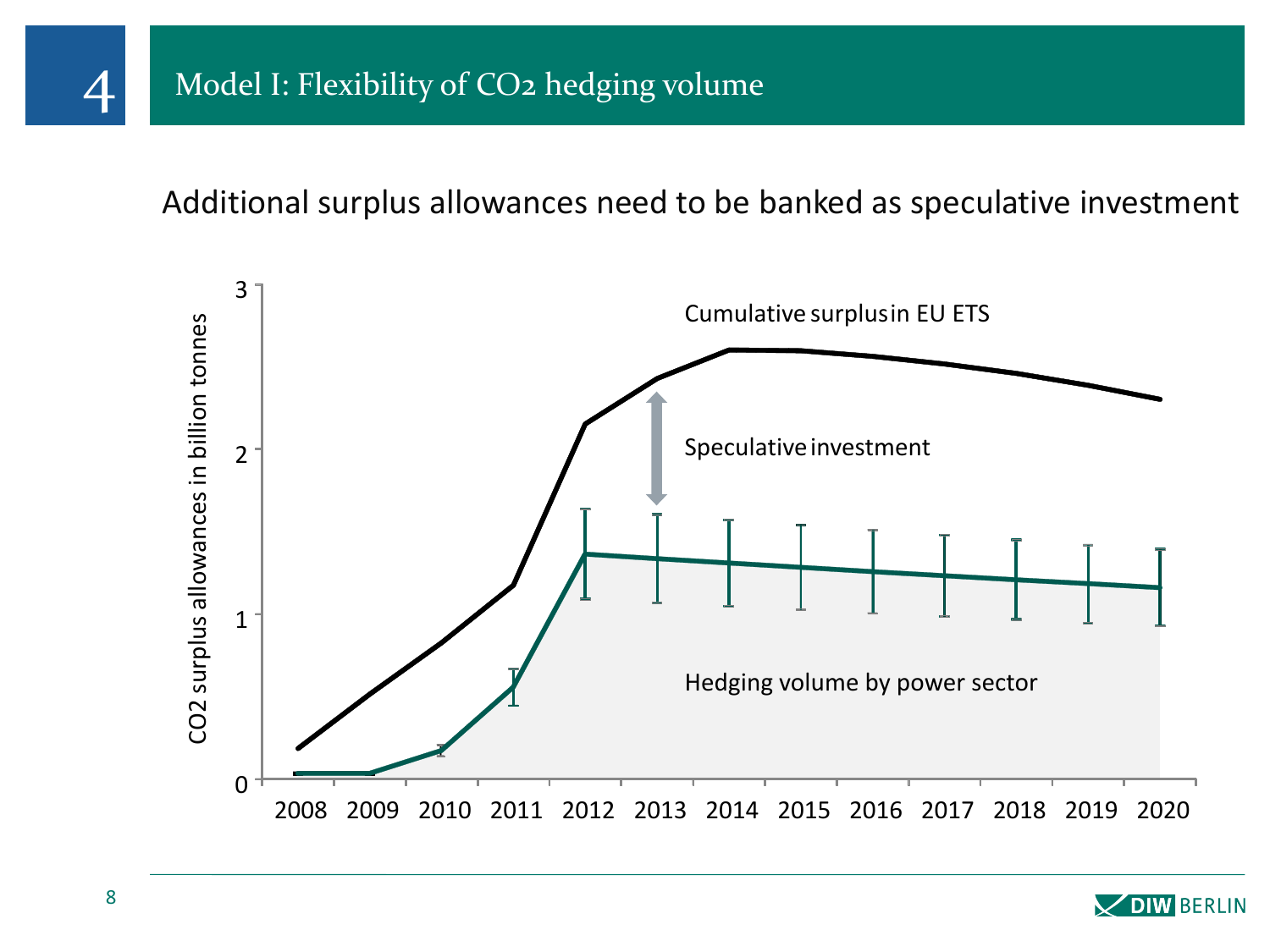

forward prices (today + cost of capital )

Expected price

If expected price > forward price -> more allowances banked

-> current price increases

-> until discounting at 5%

Assumption: unlimited banking at 5%

time

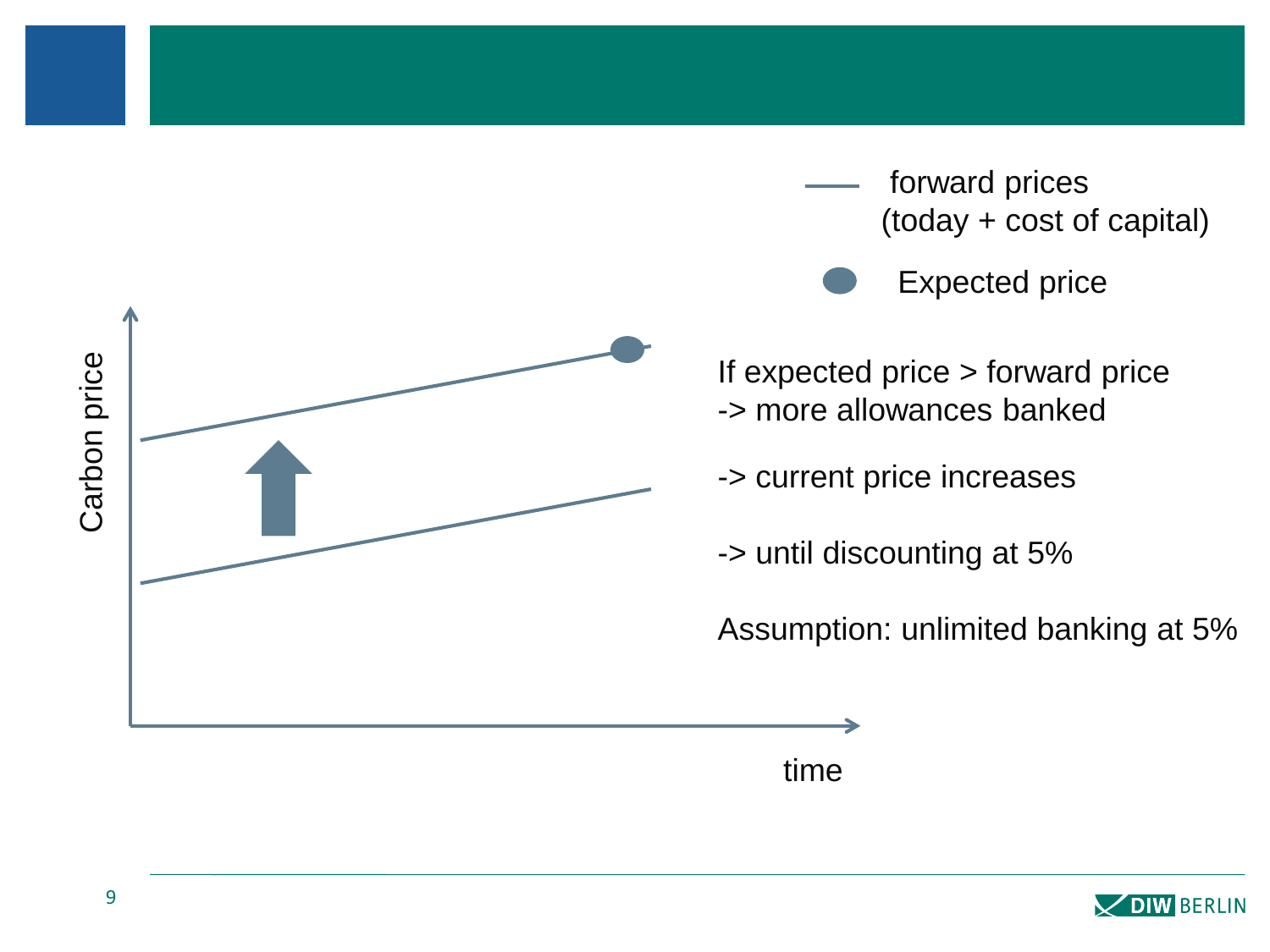

forward prices (today + cost of capital)

Expected price

If expected price > forward price

And if hedging need exausted

time

-> banking at speculative rate (15%)

Forward price can differ from expected price (as long as difference insufficient to attract speculation)

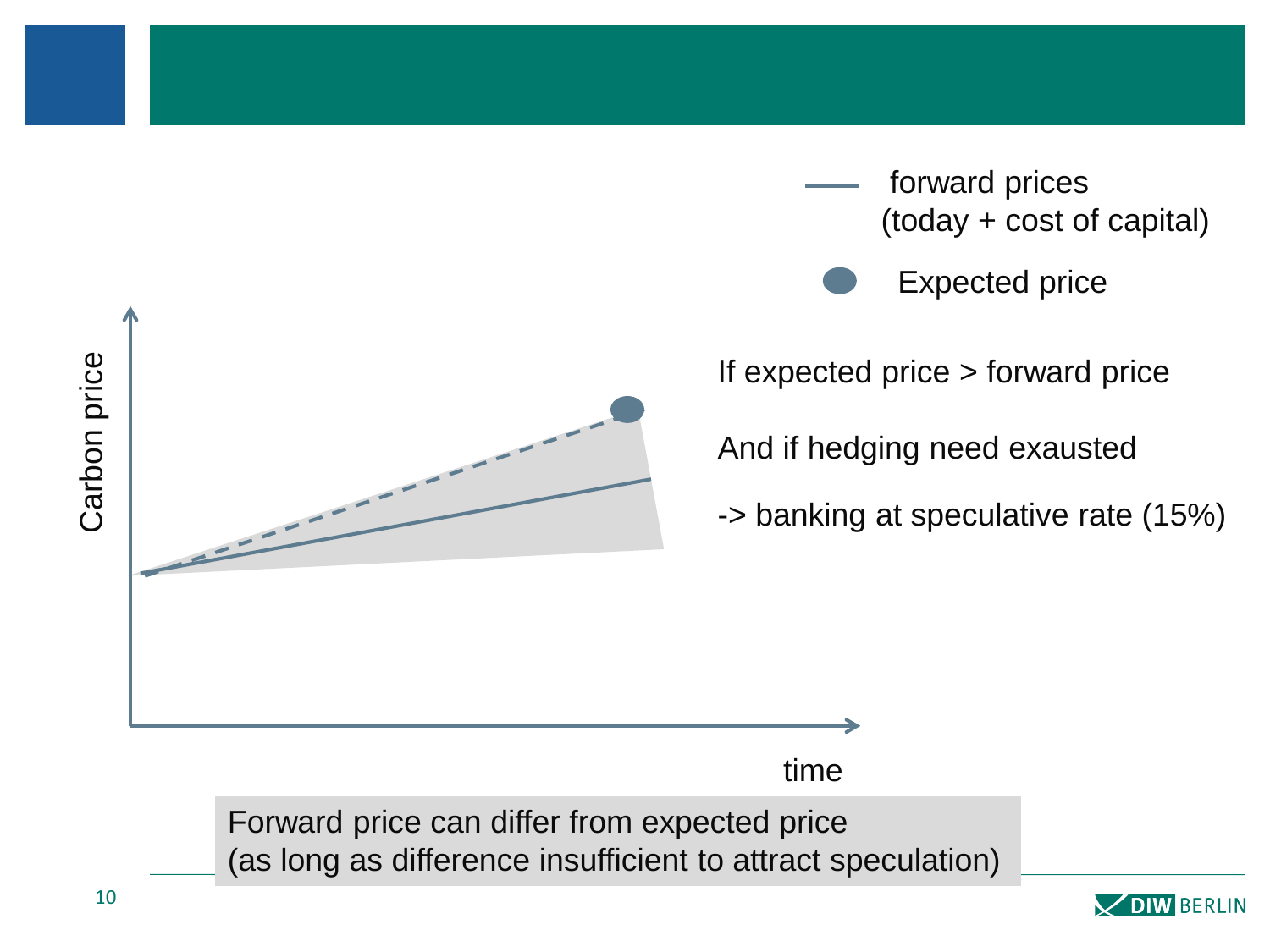

Firm' s objective function - :

$$
\begin{array}{ll}\n\max_{c_1, g_1} & e_1 \, p_1^e + (E - e_1) \, E(p_2^e) \\
& \quad - \left( c_1 \, \frac{p_1^c}{f^c} + (C - c_1) \frac{E(p_2^c)}{f^c} + g_1 \, \frac{p_1^g}{f^g} + (G - g_1) \, \frac{E(p_2^g)}{f^g} \right) \\
& \quad - \left( c_1 \, i_{CO2}^c \, p_1^{CO2} + (C - c_1) \, i_{CO2}^c E(p_2^{CO2}) + g_1 \, i_{CO2}^g \, p_1^{CO2} + (G - g_1) \, i_{CO2}^g \, E(p_2^{CO2}) \right) \\
& \quad - \left( \, \alpha \, ((\gamma_1 \, C - c_1)^2 + (\gamma_1 \, G - g_1)^2) \right)\n\end{array}
$$

s.t. 
$$
e_1 = c_1 + g_1
$$
,  $C \ge c_1$ ,  $G \ge g_1$ 



4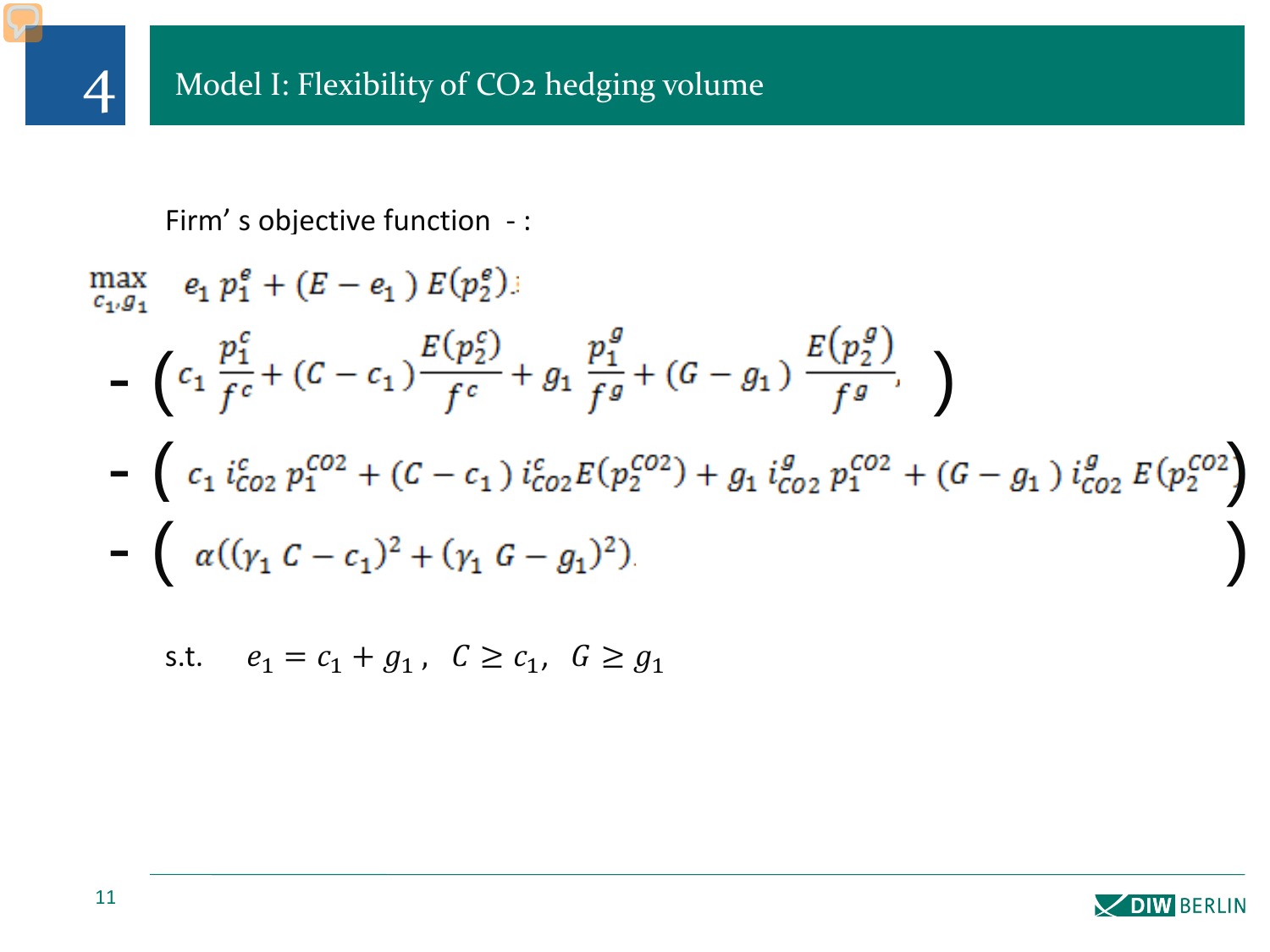Aggregate CO2 hedging corridor ranges between 1.1 and 1.7 billion tonnes



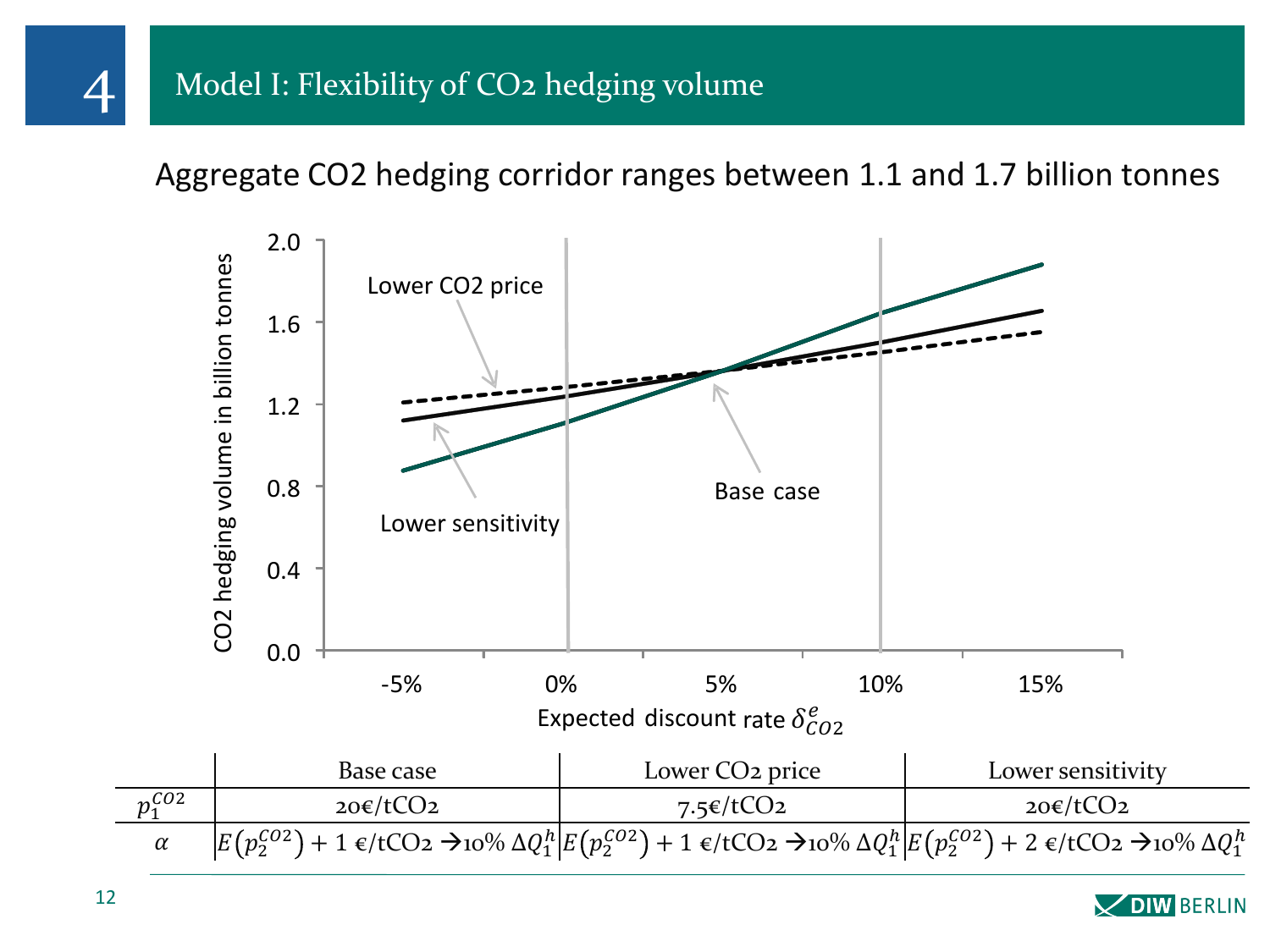| Equilibrium in period 1:        | Equilibrium in period 2:         |
|---------------------------------|----------------------------------|
| $Q_1^{surplus} = Q_1^h + Q_1^s$ | $Q_2^{surplus} = -Q_1^h - Q_1^s$ |

3 actors in carbon market:

**Hedgers**  $h_1^h = \gamma * (C * i_{CO2}^c + G * i_{CO2}^g) + \frac{[i_{CO2}^c]^2 + [i_{CO2}^g]}{2\alpha}$  $g_{1}^{2}$  $2\alpha$  $p_1^{CO2}(1+\delta_{CO2}^e)$  $\frac{(1+o_{CO2})}{1+\delta_{CO2}^{m}} - p_1^{CO2}$ **Speculators**  $S_1^S = \max \left( \varphi \left( E \left( p_2^{CO2} \right) / (p_1^{CO2}) - 1 - \delta_{CO2}^S, 0 \right) \right) = 0.$ **Emitters**  $S_{1}^{surplus} = \theta_1 + \beta * p_1^{CO2}$ Emission responsiveness Hedging schedule Deviations of CO2 forward prices from expectations Speculative responsiveness Required rate of return

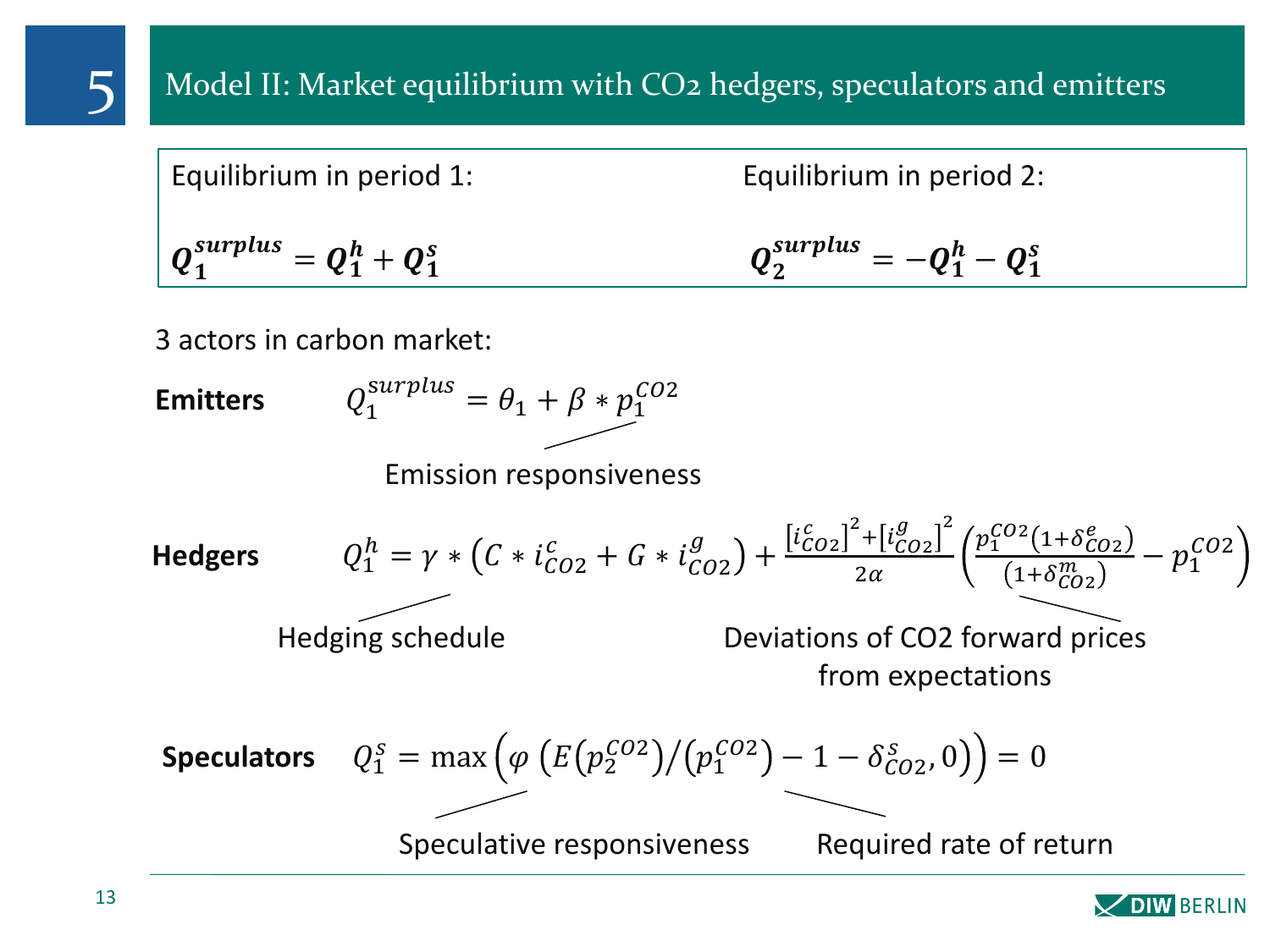Gap between today's price and price expectations widens with increasing surplus



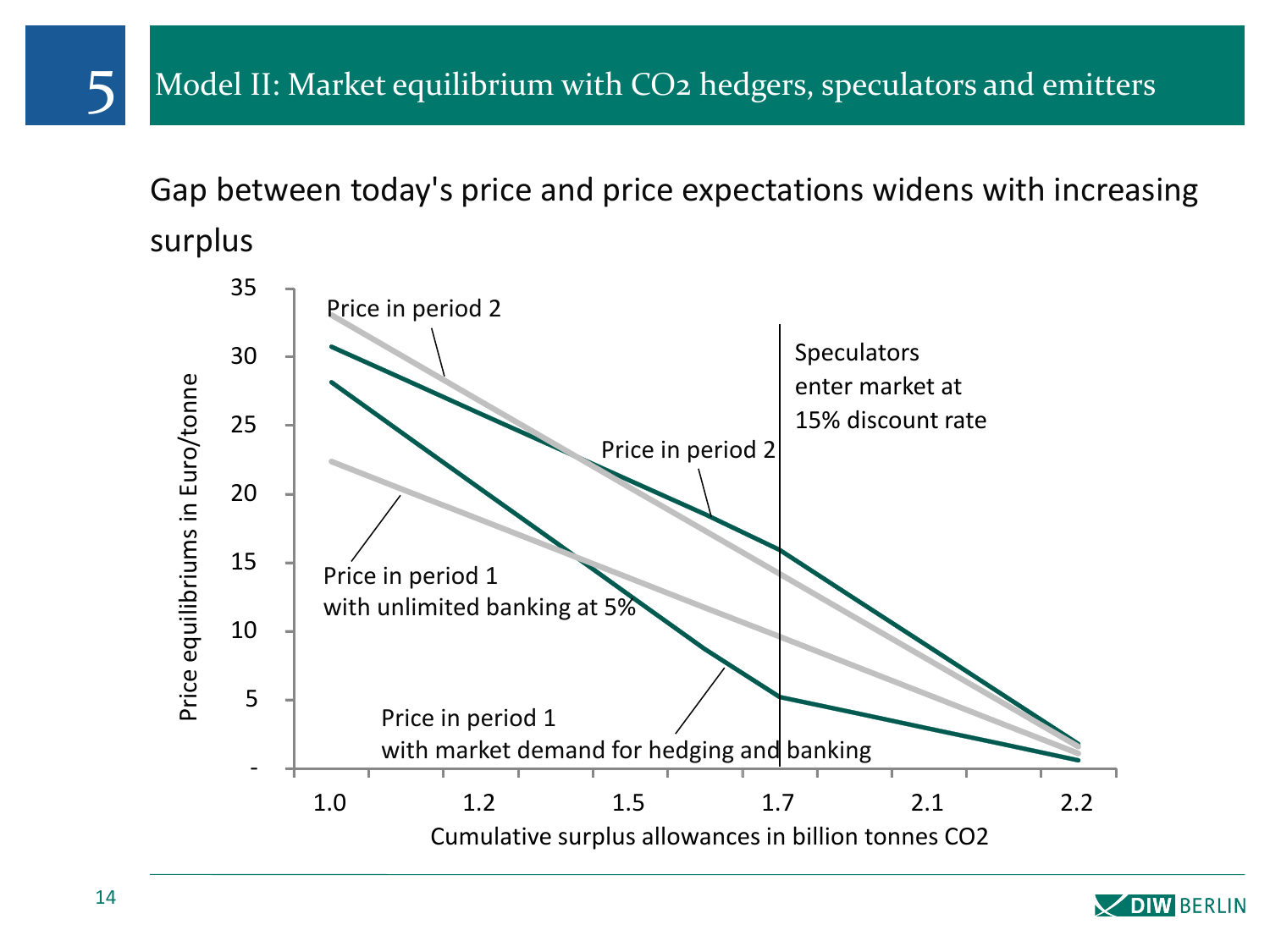

Backloading 0.9 bn tonnes CO2 shifts surplus closer to hedging corridor



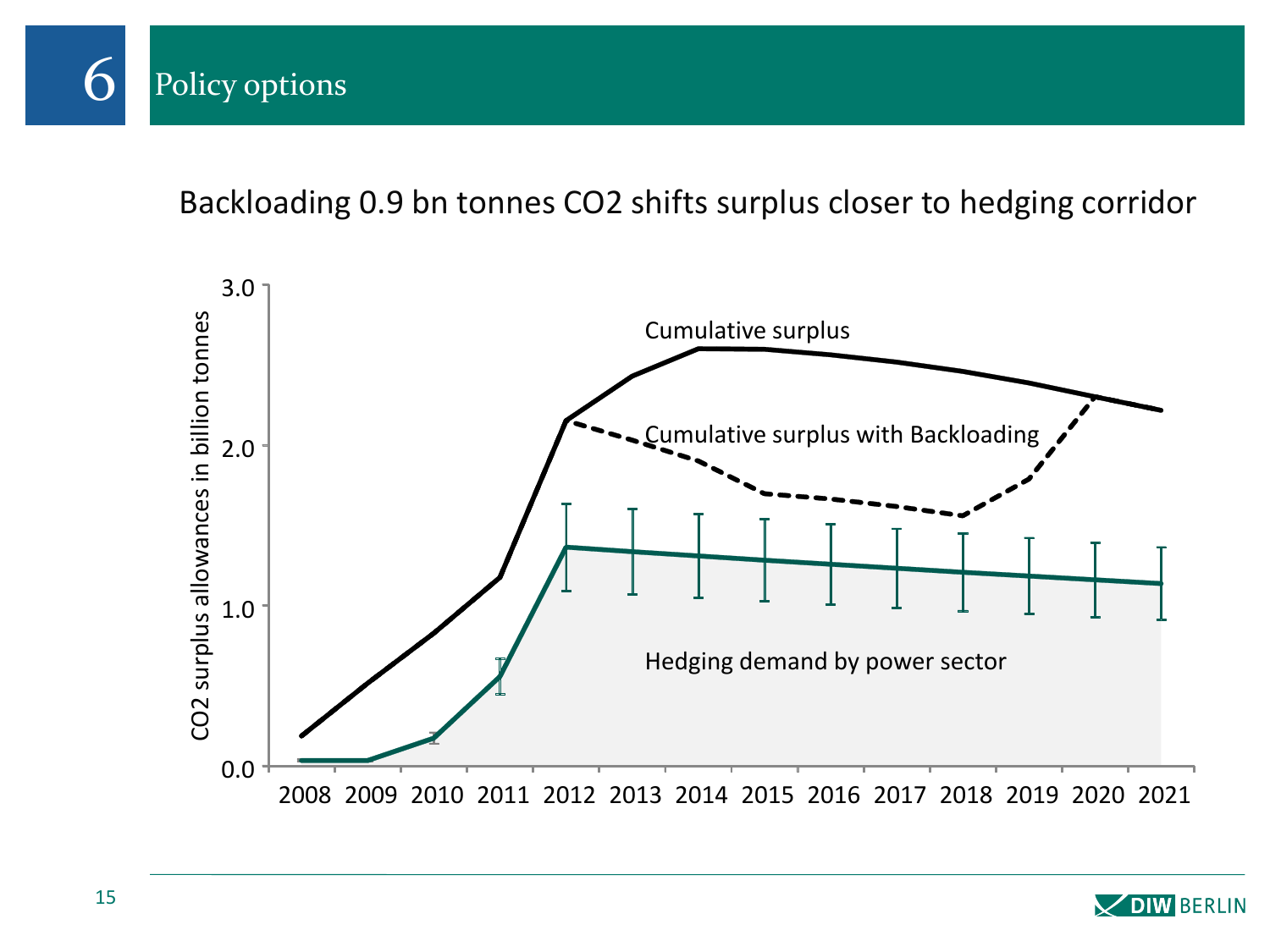

- Surplus in EU ETS accumulated since 2008 and is estimated to grow to grow further
- CO2 hedging model: captures hedging schedule and flexibility by power sector to adjust CO2 contracting to price expectations. E.g.  $CO<sub>2</sub>$  hedging volume in the corridor of 1.1 to 1.7 billion tonnes for discount rates of 0 to 10%
- Market equilibrium model: With increasing surplus the discrepancy between today's price and price expectations widens
- Surplus of allowances in the EU ETS needs to be reduced to a level corresponding to hedging demand